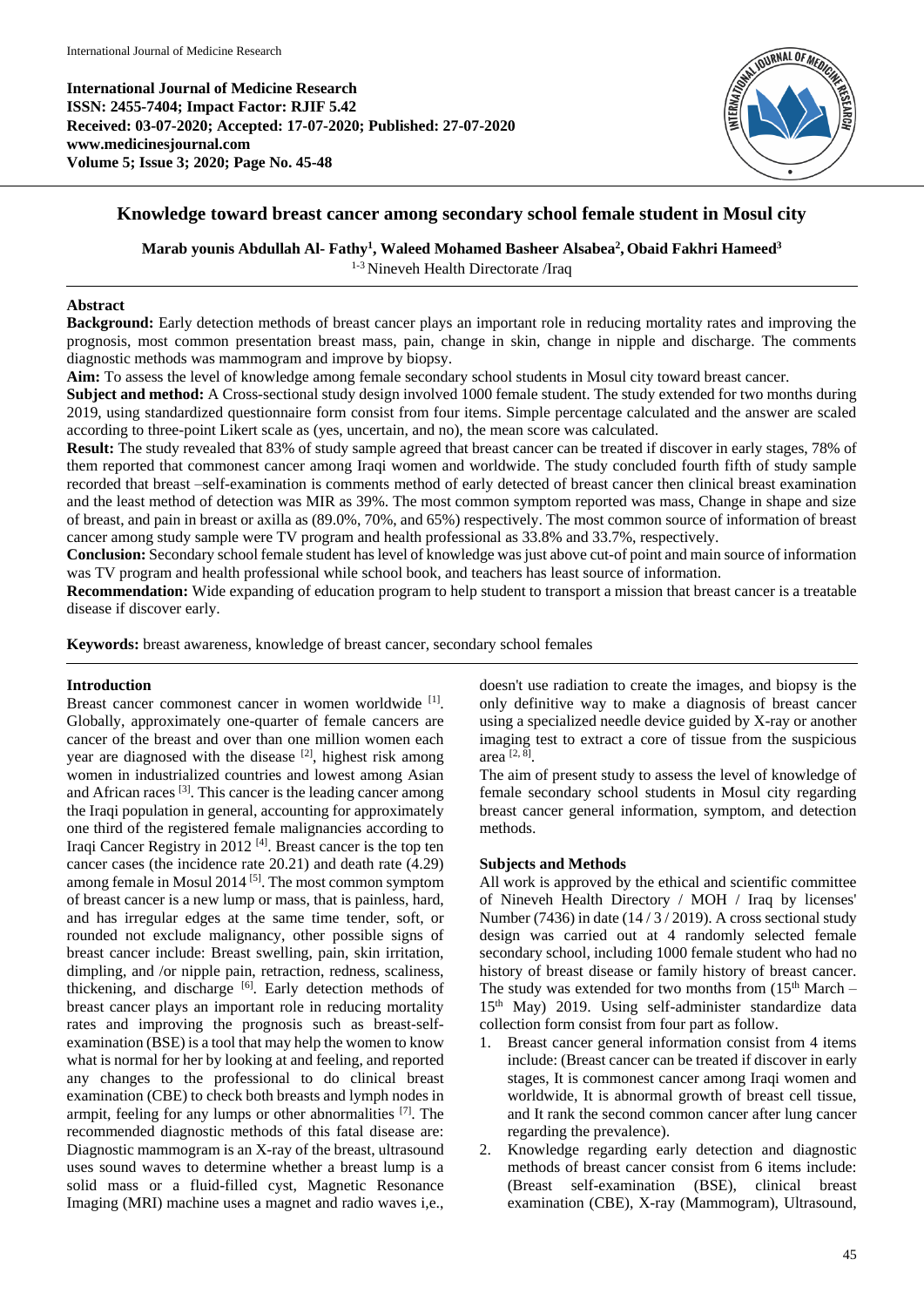fine needle aspiration cytology, and MIR).

- 3. Knowledge of student regarding symptom of breast cancer consist from 9 items include: (Mass, change in shape and size of breast, pain in breast or axilla, change color of skin of breast, discharge from nipple, presence of wrinkle, itching, increase thickness of skin of breast, change direction of nipple).
- 4. Source of information include: (TV, health professional, reading printed material, friends, social media, and school book and/or teachers)

#### **Statistical analysis**

The information regarding each women was transferred into a code sheet. Data were tabulated, categorized, and analyzed using SPSS (version 23) software program. Simple percentage is used. The answer of Part I, II and III are scaled according to three-point Likert scale as (yes, uncertain, and no), the mean score was calculated as follows:

(No. of students said correct answer  $\times$  3 + No. of students said uncertain answer  $\times 2$  + No. of students said incorrect answer  $\times$  1) / 1000 which is the total No. of sample size. The deviation of the score using the following formula: Cut-of point (3+2+1)/3=2.

#### **Result**

General information toward breast cancer among study

sample presented in Table (1) as 83% of study sample agreed that Breast cancer can be treated if discover in early stages, 78% of them reported that commonest cancer among Iraqi women and worldwide and two third of them know it is abnormal growth of breast cell tissue the grand mean assessment was 2.6.Table (2) revealed that breast selfexamination is comments method of early detected of breast cancer as fourth fifth of study sample recorded, then clinical breast examination ranked the second method as more than half of student also reported. The least method of detection of breast cancer among students was MIR, it was 39%. In general the secondary school student had good knowledge regarding early detection methods of breast cancer as Grand mean assessment above the cut-off point 2.3 The most common symptom reported by study sample was mass, Change in shape and size of breast, and pain in breast or axilla as (89.0%, 70%, and 65%) respectively. Although 51% of student answer unknown for increase thickness of skin of breast and change direction of nipple, but mean of score was just above the cut-of point 2.1, this seen in table (3). Fig (1) revealed that most common source of information of breast cancer among study sample were TV program, health professional, and reading book as 33.8%, 33.7%, and 24.3% respectively. While social media and school book and teachers reported the least source of information as 16.3% and 11.1% respectively.

Table 1: General information toward breast cancer among study sample.

|          |                                                                                 |    | Total No. of student (1000)     |  |       | Mean of Grand mean |
|----------|---------------------------------------------------------------------------------|----|---------------------------------|--|-------|--------------------|
| Category |                                                                                 |    | % of Yes  % of Unknown  % of No |  | score | assessment         |
|          | Breast cancer can be treated if discover in early stages.                       | 83 |                                 |  | 2.78  |                    |
|          | It is commonest cancer among Iraqi women and worldwide.                         | 78 |                                 |  | 2.7   |                    |
|          | It is abnormal growth of breast cell tissue.                                    | 65 |                                 |  | 2.61  | 2.6                |
|          | It rank the second common cancer after lung cancer regarding the<br>prevalence. | 58 | 32                              |  | 2.48  |                    |

**Table 2:** Knowledge regarding early detection and diagnostic methods of breast cancer

| Early detection method of breast cancer |                   |    |    |    |     |     |  |
|-----------------------------------------|-------------------|----|----|----|-----|-----|--|
|                                         |                   |    |    |    |     |     |  |
| $\mathbf{I}$ –                          | <b>BSE</b>        | 81 | 14 |    | 2.8 |     |  |
| $2 -$                                   | CBE               | 58 | 30 | 12 | 2.4 |     |  |
| $3-$                                    | X-ray (Mammogram) | 47 | 34 | 19 | 2.2 | 2.3 |  |
| 4-                                      | Ultrasound        | 42 | 40 | 18 | 2.2 |     |  |
| 5-                                      | Cytology          | 41 | 45 | 14 | 2.2 |     |  |
| б-                                      | MIR               | 39 | 39 | 22 |     |     |  |

**Table 3:** Knowledge of student regarding common presentation of breast cancer.

| <b>Symptom</b> |                                      | Total No. of student (1000) |                                   |    |     |                                       |  |
|----------------|--------------------------------------|-----------------------------|-----------------------------------|----|-----|---------------------------------------|--|
|                |                                      |                             | % of Yes   % of Unknown   % of No |    |     | Mean of score   Grand mean assessment |  |
|                | <b>Mass</b>                          | 89                          |                                   |    | 2.8 |                                       |  |
| $2 -$          | Change in shape and size of breast   | 70                          | 19                                |    | 2.5 |                                       |  |
| $3-$           | Pain in breast or axilla             | 65                          | 23                                | 12 | 2.5 |                                       |  |
| $4 -$          | Change color of skin of breast       | 52                          | 29                                | 19 | 2.3 |                                       |  |
| $5-$           | Discharge from nipple                | 49                          | 39                                | 12 | 2.3 | 2.37                                  |  |
| $6-$           | Presence of wrinkle                  | 39                          | 40                                | 21 | 2.1 |                                       |  |
| $7-$           | Itching                              | 38                          | 46                                | 16 | 2.2 |                                       |  |
| 8              | Increase thickness of skin of breast | 32                          | 51                                |    | 2.1 |                                       |  |
| $9-$           | Change direction of nipple           | 31                          | 51                                | 18 | 2.1 |                                       |  |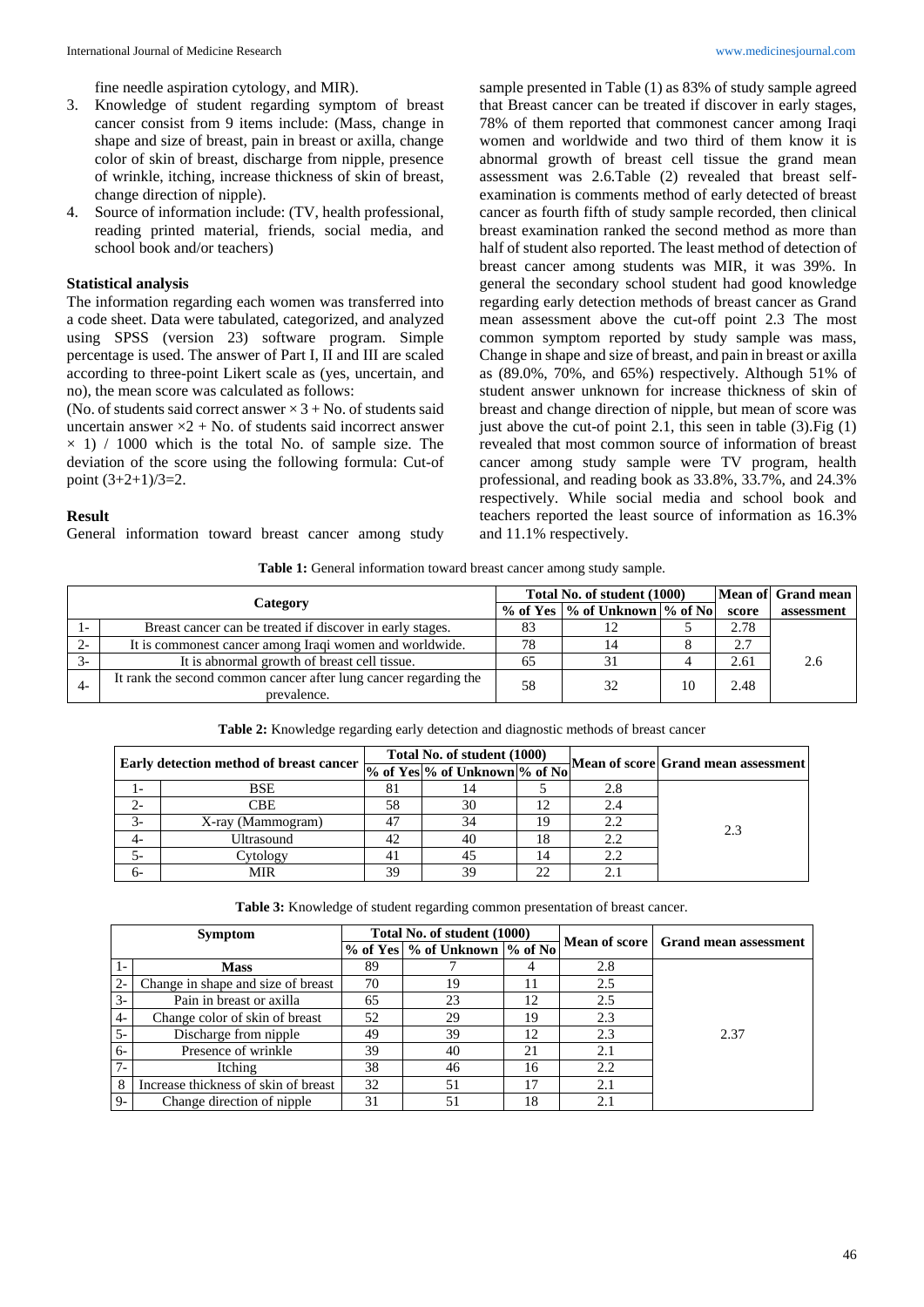

**Fig 1:** Source of information of breast cancer among study sample

### **Discussion**

#### **1. Socio-demographic characters**

The present study implemented among secondary school students in Mosul city aimed to assess knowledge regarding breast cancer (general information, symptom, early detection methods). The study sample included female student aged between 16-20 years, all from urban area in Mosul, Muslim, single, and had no personal history or family history of first degree relative of breast cancer. Although its lack generalization to community but the purpose of choosing young female help to build up a healthy behaviors during adolescence and enhance future health and sooner or later adapted for the entire life course.

### **2. General information toward breast cancer**

information toward breast cancer among study sample in general was above the cutoff point (cut – off point  $= 2$ ). The grand mean assessment was (2.6). Four fifth of study sample agreed that breast cancer can be cure if discover in early stages and 78% of them reported that commonest cancer among Iraqi women and worldwide. This acceptable rate of knowledge due to wide expanding of national educational program since 2000, by MoH and enhancing it during 2009 by MoHESR, its objectives was to educate school teachers and used them as a tool to transport the information to the students and their families [9].

Many studies show that knowledge plays an important role in behavioral change and dramatically enhance screening practice  $[10, 11]$ , a similar finding was seen among sample of educated Iraq population, 2012 as 75% of participant belief that early detection improve prognosis in presence of effective management, 44.1% and 30% of participant reported breast cancer commonest cancer in world, and breast cancer rank the  $1<sup>st</sup>$  in Iraq respectively  $[12]$ . These finding seen among student in Egypt in 2014, as 98.7% believe that early detection improves treatment outcome and as many as 87.7% agreed that there is an effective treatment for breast Cancer [13]. In contrast a study among 50 women attending Breast Oncology Clinic at AL-Diwanyia Teaching Hospital/ Iraq in 2019, revealed that the study sample had low level of knowledge concerning breast cancer [14].

### **3. Knowledge regarding early detection and diagnostic methods of breast cancer**

breast self-examination is comments method of early detected of breast cancer as fourth fifth of study sample recorded then clinical breast examination as more than half of student reported and mammogram 47%.

A study done in Egypt 2014, revealed that BSE is commonest diagnostic methods of breast cancer followed by

mammogram and breast ultrasound, 74.2%, 52.1, and 48.3% respectively <sup>[13]</sup>. While a majority of participants in a study done in Saudi Arabia 2007, did not recognize the most common methods of breast cancer screening mammography and CBE 9.3%, 28.2% respectively this could be attributed to the absence of a national periodic examination program for breast cancer screening tests [15].

#### **4. Common presentation of breast cancer**

In the current study the most common presentation of breast cancer reported by participants were mass, change in shape and size of breast, and pain in breast and/ or axilla as (89.0%, 70%, and 65%) respectively. A cross section study among 543 female students at Ain Shams University, in Egypt, 2014 concluded that commonest warning sign of breast cancer were mass, breast pain, change in breast shape/ size as 81.%, 74.2%, 51.7% respectively  $^{[13]}$  This finding agreed by a study was seen among Kurdish Women in Sulaimani Governorate/Iraq, 2017, who attended to Maternity Teaching Hospital <sup>[16]</sup>. Contrary to that, a study done among Jordanian under graduate female student, 2002 reported that painless lump, nipple retraction, bloody discharge from the nipple were not well known among participant, these wrong information's or assumptions about breast lumps may account for some of the reasons why some of their patients present late to the hospital  $[17]$ . Two third of study sample agreed that breast or armpit pain are symptom of breast cancer, this very good as pain obligate women for seeking medical care early, unlike study done in Sulaimani Governorate/Iraq, 2017, as more than two third of study sample reported pain is not sign of breast cancer this lack of information may be due to poor knowledge about symptoms of breast cancer as more than two third of study sample was illiterate [16].

### **5. Source of information of breast cancer**

The study revealed that T.V. program rank the top of six source of information, and school book and teachers rank least one this finding agreed by study done among student in Egypt, in 2014, Mass media such as TV and/or radio were identified as the main source of information on breast cancer by 89.1% of students followed by relatives 39.2% [13].

A survey was done among Iraqi women in Baghdad 2012, included 387 teachers and students aged between 18-62 years, half of sample agreed that TV programms were the main source of knowledge followed by the doctors in 21.5% and magazines in  $18.1\%$  <sup>[12]</sup>. While a study in Qassim University Saudi Arabia, 2017 concluded that social media was the commonest source of information toward breast cancer among study sample [18].